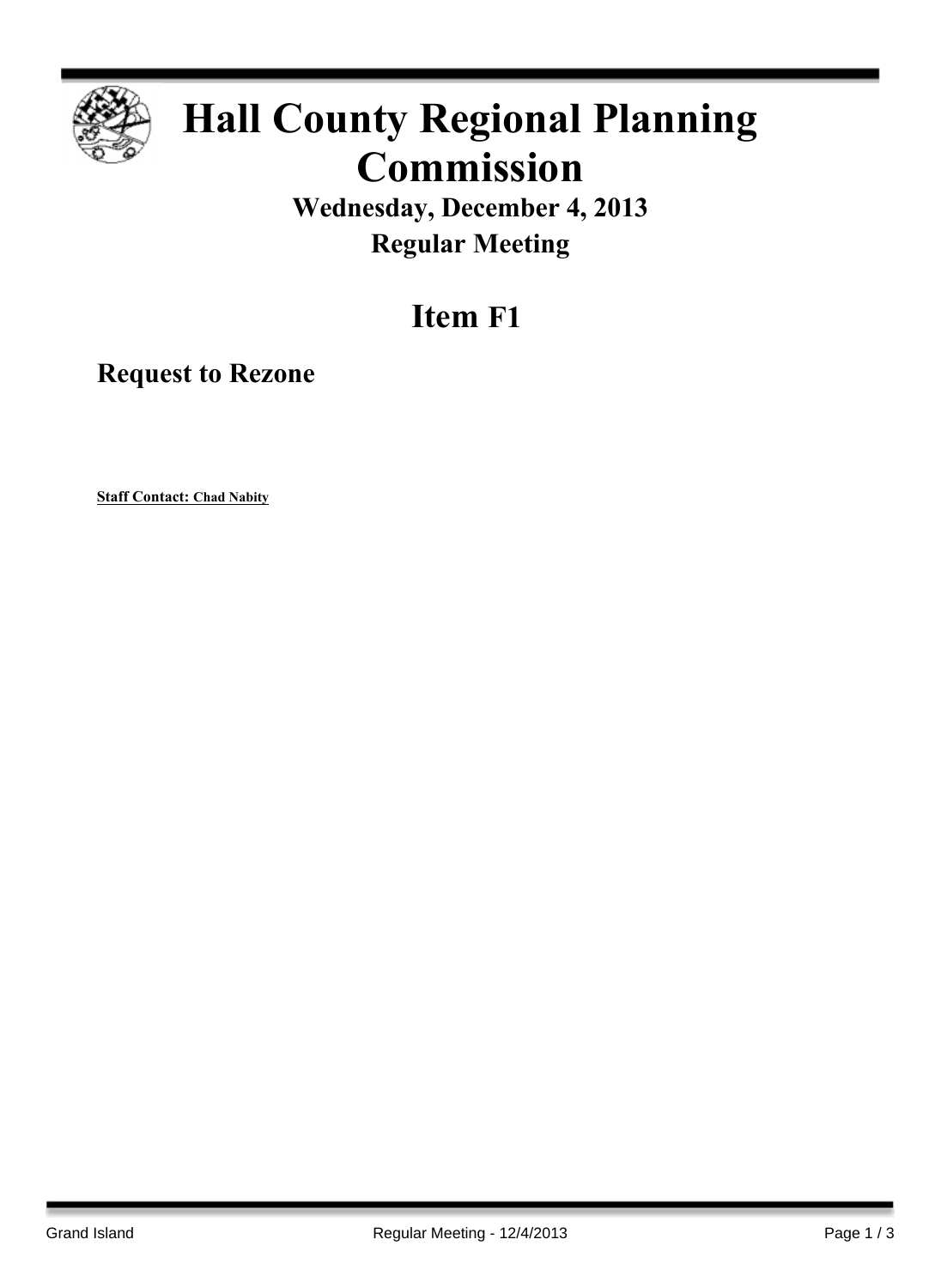November 19, 2013

Dear Members of the Board:

## **RE: Rezoning – A request to rezone the properties from RD Residential Development Zone to RO Residential Office Zone in the City of Grand Island, Hall County, Nebraska. Property is located at 815-823 Orleans Drive, Lafayette ark Sub., Part of Lot 26 & All of Lot 35 north of Faidley Ave and east of Kennedy Drive.**

For reasons of Section 19-923 Revised Statues of Nebraska, as amended, there is herewith submitted a rezone request to the Grand Island Zoning Map from RD Residential Development Zone to RO Residential Office Zone. As shown on the enclosed map.

You are hereby notified that the Regional Planning Commission will consider this zoning change at the next meeting that will be held at 6:00 p.m. on December 4, 2013 in the Council Chambers located in Grand Island's City Hall.

Sincerely,

Chad Nabity, AICP Planning Director

cc: City Clerk City Attorney City Public Works City Building Department City Utilities

This letter was sent to the following School Districts 1R, 2, 3, 19, 82, 83, 100, 126.